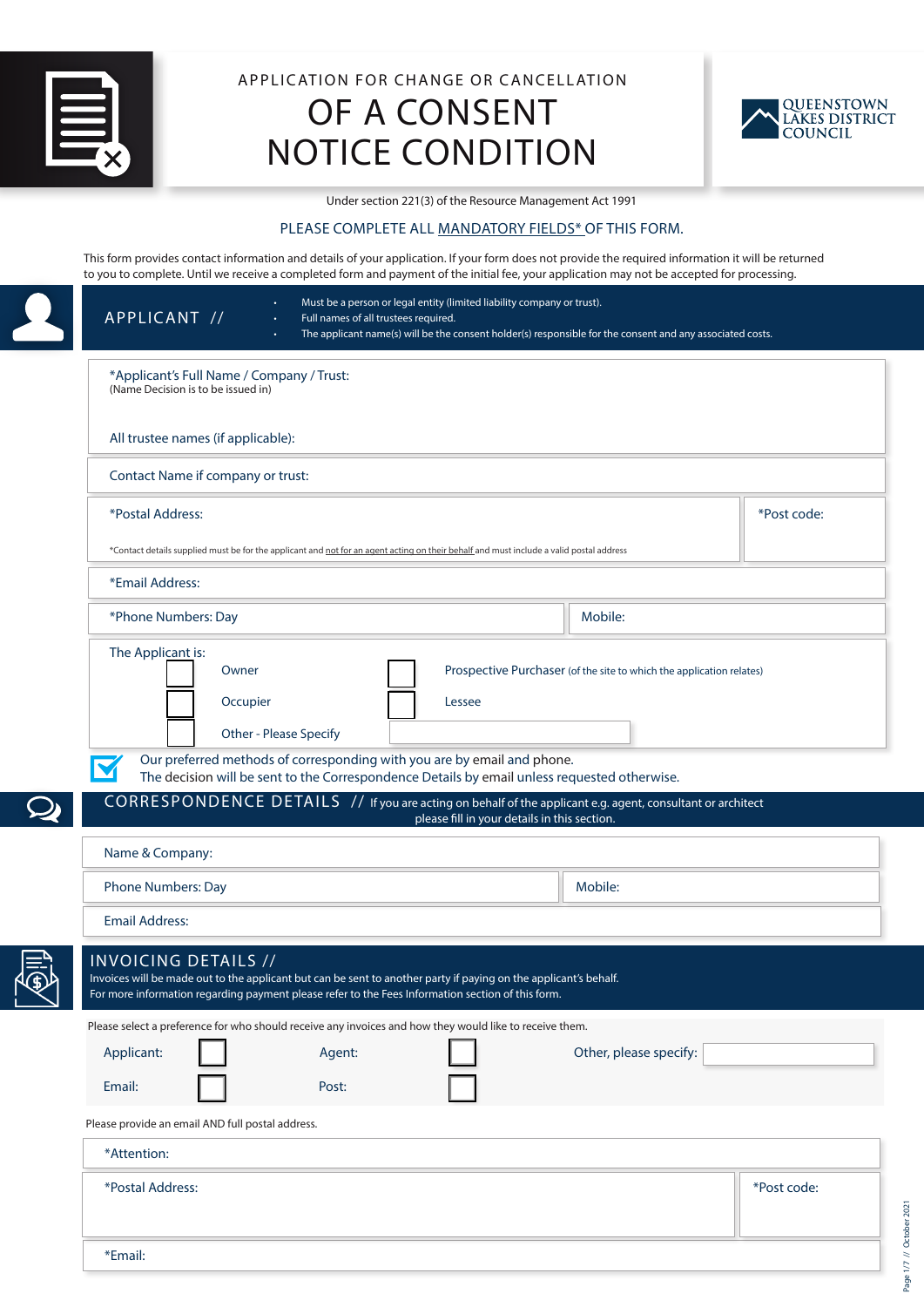

|                                                                                                                                   | <b>Owner Name:</b> |  |  |
|-----------------------------------------------------------------------------------------------------------------------------------|--------------------|--|--|
| <b>Owner Address:</b>                                                                                                             |                    |  |  |
| If the property has recently changed ownership please indicate on what date (approximately) AND the names of the previous owners: |                    |  |  |
| Date:                                                                                                                             |                    |  |  |
| Names:                                                                                                                            |                    |  |  |

|  | . . |  |
|--|-----|--|

# DETAILS OF SITE

Address / Location to which this application relates:

Legal Description: Can be found on the Computer Freehold Register or Rates Notice – e.g Lot x DPxxx (or valuation number)

Owners / Occupiers of the Site: If different from applicant above

District Plan Zone(s):

# PRE-APPLICATION MEETING OR URBAN DESIGN PANEL

Have you had a pre-application meeting with QLDC or attended the urban design panel regarding this proposal?



Yes **No Copy of minutes attached** 

If 'yes', provide the reference number and/or name of staff member involved:

# CONSENT NOTICE TO BE CHANGED OR CANCELLED

My application relates to the following Consent Notice: CN

The original Resource Consent is as follows: RM

Outline the consent notice(s) to be changed or cancelled, the consent history and subject site

Describe proposed change / cancellation including reasons for change and proposed replacement consent notice wording (if any):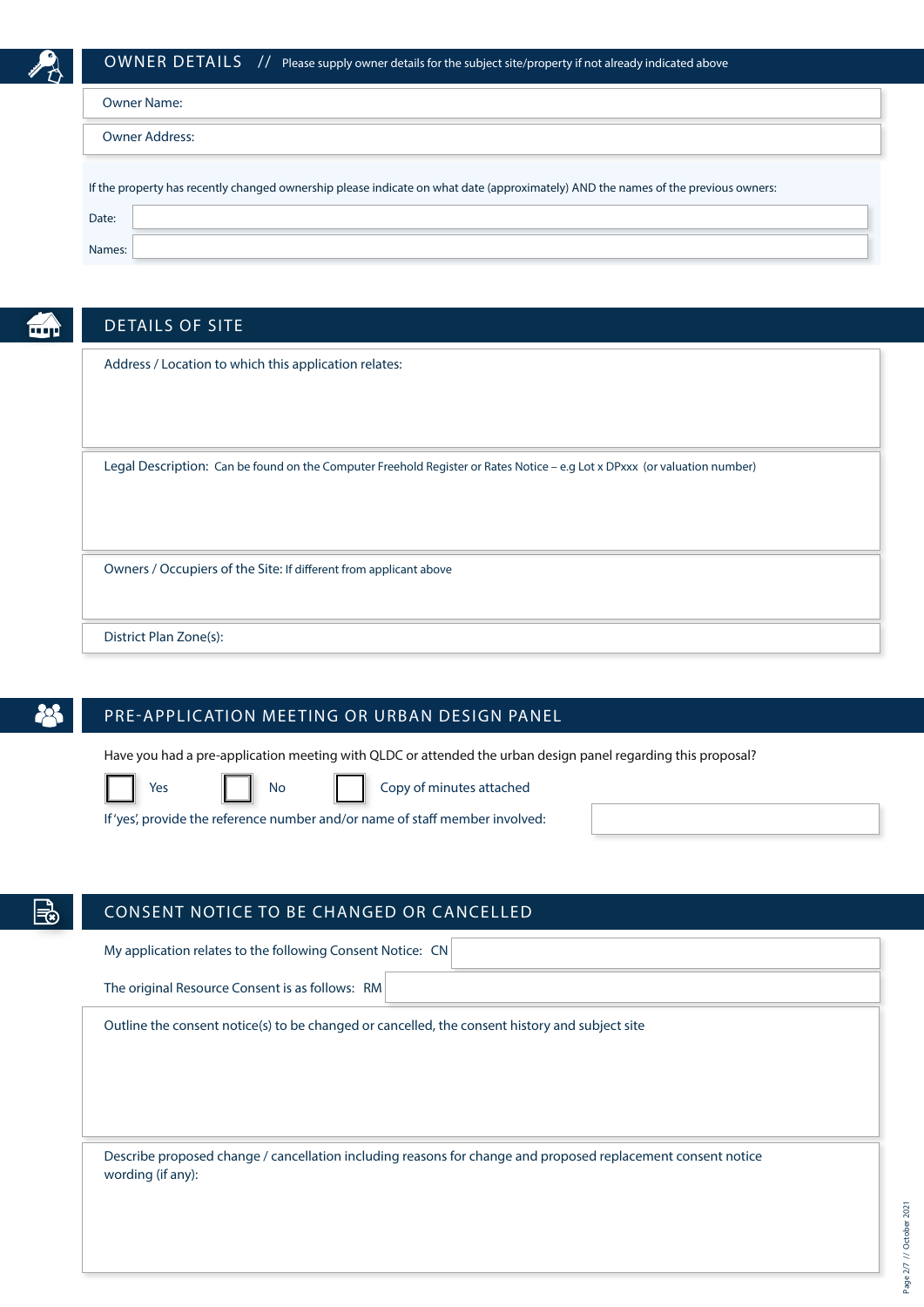# INFORMATION REQUIRED TO BE SUBMITTED  $\frac{1}{2}$  Attach to this form any information required

To be accepted for processing your application should include the following:



Computer Freehold Register for the property (no more than 3 months old) and copies of the consent notice(s) to be changed or cancelled. (Can be obtained from Land Information NZ at https://www.linz.govt.nz/).



A plan or map showing the locality of the site, topographical features, buildings etc.

A site plan at a convenient scale.

Written approval of every person who may be affected by the change/cancellation.

An Assessment of the Effects of the Change/Cancellation (AEE). An AEE is a written document outlining how the potential effects of the change/cancellation have been considered. Address the changes in the context of what has been approved and the District Plan, and identify if any parties will be affected, including specifically persons who gave their approval, or submitted on, the original resource consent.



We prefer to receive applications electronically – see Appendix  $2 -\sqrt{\frac{N \cdot N}{N}}$  [Naming of Documents Guide](#page-6-0) Please ensure documents are scanned at a minimum resolution of 300 dpi. Each document should be no greater than 10mb

# PRIVACY INFORMATION

The information you have provided on this form is required so that your application can be processed under the Resource Management Act 1991 and may also be used in statistics collected and provided to the Ministry for the Environment and Queenstown-Lakes District Council. The information will be stored on a public register and may be made available to the public on request or on the company's or the Council's websites.

# FEES INFORMATION

Section 36 of the Resource Management Act 1991 deals with administrative charges and allows a local authority to levy charges that relate to, but are not limited to, carrying out its functions in relation to receiving, processing and granting of resource consents (including certificates of compliance and existing use certificates).

An initial fee for processing this application will be charged at the time of lodgement in accordance with QLDC's fee schedule. This initial fee must accompany your application for processing to commence. If the initial fee is insufficient to cover the actual and reasonable costs of work undertaken on the application you will be required to pay any additional amount and will be invoiced monthly as work on the application continues. Please note that if the Applicant has outstanding fees owing to Council in respect of other applications, Council may choose to apply the initial fee to any outstanding balances in which case the initial fee for processing this application may be deemed not to have been paid.

Invoiced sums are payable by the 20th of the month after the work was undertaken. If unpaid, the processing of an application, provision of a service, or performance of a function will be suspended until the sum is paid. You may also be required to make an additional payment, or bring the account up to date, prior to milestones such as notification, setting a hearing date or releasing the decision. In particular, all charges related to processing of a resource consent application are payable prior to issuing of the decision. Payment is due on the 20th of the month or prior to the issue date – whichever is earlier.

If your application is notified or requires a hearing you will be requested to pay a notification deposit and/or a hearing deposit. An applicant may not offset any invoiced processing charges against such payments.

Section 357B of the Resource Management Act provides a right of objection in respect of additional charges. An objection must be in writing and must be lodged within 15 working days of notification of the decision.

LIABILITY FOR PAYMENT – Please note that by signing and lodging this application form you are acknowledging that the details in the invoicing section are responsible for payment of invoices and in addition will be liable to pay all costs and expenses of debt recovery and/or legal costs incurred by QLDC related to the enforcement of any debt.

MONITORING FEES – Please also note that if this application is approved you will be required to meet the costs of monitoring any conditions applying to the consent, pursuant to Section 35 of the Resource Management Act 1991.

DEVELOPMENT CONTRIBUTIONS – Your development, if granted, may also incur development contributions under the Local Government Act 2002. You will be liable for payment of any such contributions. You will receive further advice on this matter from the Council, which will be sent to the Invoicing Address detailed above.





Queenstown Lakes District Council Private Bag 50072, Queenstown 9348 Gorge Road, Queenstown 9300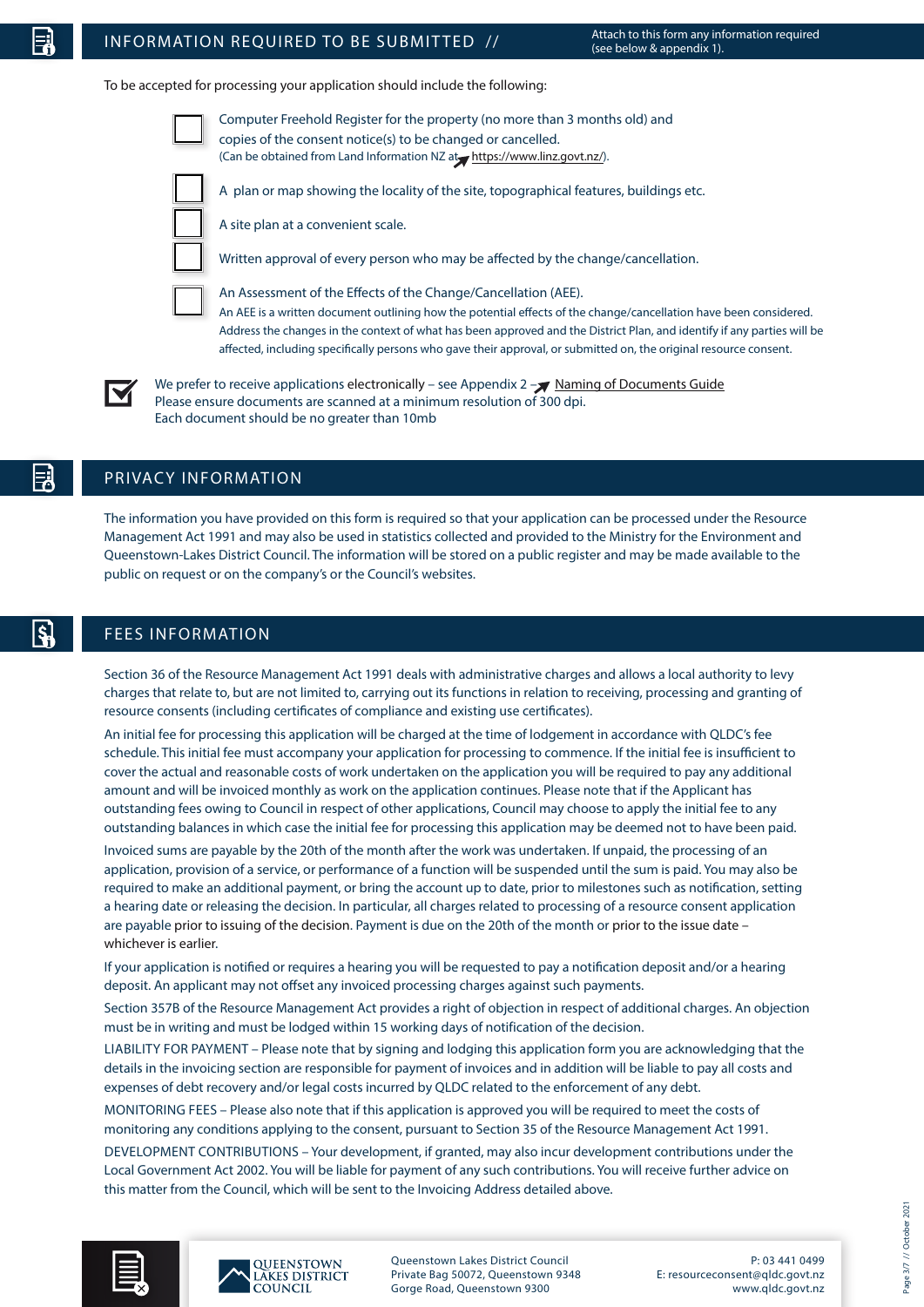|  |  | $\overline{\text{PAYMENT}}$ // An initial fee is payable upon lodging this application |
|--|--|----------------------------------------------------------------------------------------|
|--|--|----------------------------------------------------------------------------------------|

Please note processing will not begin until payment is received (or identified if incorrectly referenced).

|  | confirm payment by: |  |
|--|---------------------|--|
|--|---------------------|--|

Bank transfer to account 02 0948 0002000 000 (If paying from overseas swiftcode is - BKNZNZ22) Use the reference RM and the first 5 letters of applicant name (e.g RMJONES)- if paying prior to submitting application Use the RM# reference provided by Planning Support (e.g RM170123) - if paying after submitting application

Invoice for initial fee requested and payment to follow

Manual Payment at reception (can only be accepted once application has been lodged and acknowledgment email received with your unique RM reference number)

### \*Reference

#### \*Amount Paid Please select

(For required initial fees refer to website for Resource Consent Charges or speak to the Duty Planner by phoning 03 441 0499)

## \*Date of Payment

# APPLICATION & DECLARATION

The Council relies on the information contained in this application being complete and accurate. The Applicant must take all reasonable steps to ensure that it is complete and accurate and accepts responsibility for information in this application being so.

### If lodging this application as the Applicant:

I/we hereby represent and warrant that I am/we are aware of all of my/our obligations arising under this application including, in particular but without limitation, my/our obligation to pay all fees and administrative charges (including debt recovery and legal expenses) payable under this application as referred to within the Fees Information section.

### OR:

### If lodging this application as agent of the Applicant:

I/we hereby represent and warrant that I am/we are authorised to act as agent of the Applicant in respect of the completion and lodging of this application and that the Applicant/ Agent whose details are in the invoicing section is aware of all of his/her/its obligations arising under this application including, in particular but without limitation, his/her/its obligation to pay all fees and administrative charges (including debt recovery and legal expenses) payable under this application as referred to within the Fees Information section.



PLEASE TICK

I hereby apply for the resource consent(s) for the Proposal described above and I certify that, to the best of my knowledge and belief, the information given in this application is complete and accurate.

| Signed (by or as authorised agent of the Applicant) ** |       |  |
|--------------------------------------------------------|-------|--|
| Full name of person lodging this form                  |       |  |
| Firm/Company                                           | Dated |  |

\*\*If this form is being completed on-line you will not be able, or required, to sign this form and the on-line lodgement will be treated as confirmation of your acknowledgement and acceptance of the above responsibilities and liabilities and that you have made the above representations, warranties and certification.





Queenstown Lakes District Council Private Bag 50072, Queenstown 9348 Gorge Road, Queenstown 9300

P: 03 441 0499 E: resourceconsent@qldc.govt.nz www.qldc.govt.nz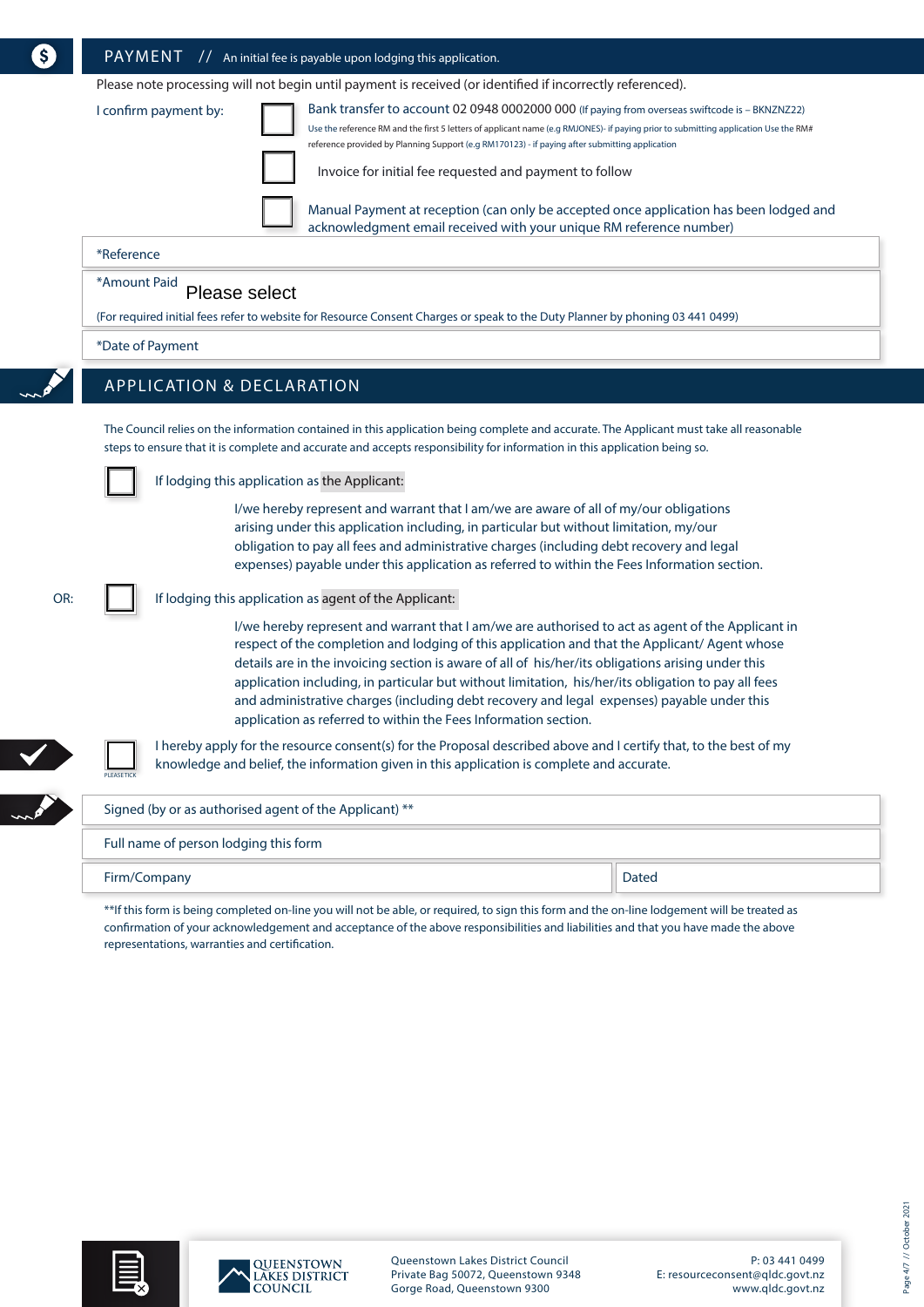Section 2 of the District Plan provides additional information on the information that should be submitted with a land use or subdivision consent.

The RMA (Fourth Schedule to the Act) requires the following:

1 INFORMATION MUST BE SPECIFIED IN SUFFICIENT DETAIL

• Any information required by this schedule, including an assessment under clause 2(1)(f) or (g), must be specified in sufficient detail to satisfy the purpose for which it is required.

### 2 INFORMATION REQUIRED IN ALL APPLICATIONS

• (1) An application for a resource consent for an activity (the activity) must include the following:

| (a) a description of the activity:<br>$\bullet$                                                                                          |                                         |  |  |
|------------------------------------------------------------------------------------------------------------------------------------------|-----------------------------------------|--|--|
| (b) a description of the site at which the activity is to occur:<br>$\bullet$                                                            |                                         |  |  |
| (c) the full name and address of each owner or occupier of the site:<br>٠                                                                | Information<br>provided                 |  |  |
| (d) a description of any other activities that are part of the proposal to<br>$\bullet$<br>which the application relates:                | within the<br>Form above                |  |  |
| (e) a description of any other resource consents required for the proposal<br>to which the application relates:                          |                                         |  |  |
| (f) an assessment of the activity against the matters set out in Part 2:<br>$\bullet$                                                    |                                         |  |  |
| (g) an assessment of the activity against any relevant provisions of a<br>document referred to in section 104(1)(b).                     |                                         |  |  |
| (2) The assessment under subclause (1)(g) must include an assessment of the activity against-                                            |                                         |  |  |
| (a) any relevant objectives, policies, or rules in a document; and<br>٠                                                                  |                                         |  |  |
| (b) any relevant requirements, conditions, or permissions in any<br>rules in a document; and                                             | Include in<br>an attached<br>Assessment |  |  |
| (c) any other relevant requirements in a document (for example,<br>in a national environmental standard or other regulations).           | of Effects<br>(see Clauses              |  |  |
| (3) An application must also include an assessment of the activity's effects on the environment that—                                    |                                         |  |  |
| (a) includes the information required by clause 6; and<br>$\bullet$                                                                      |                                         |  |  |
| (b) addresses the matters specified in clause 7; and<br>$\bullet$                                                                        |                                         |  |  |
| (c) includes such detail as corresponds with the scale and significance<br>of the effects that the activity may have on the environment. |                                         |  |  |

### ADDITIONAL INFORMATION REQUIRED IN SOME APPLICATIONS

- An application must also include any of the following that apply:
	- (a) if any permitted activity is part of the proposal to which the application relates, a description of the permitted activity that demonstrates that it complies with the requirements, conditions, and permissions for the permitted activity (so that a resource consent is not required for that activity under section 87A(1)):
	- (b) if the application is affected by section 124 or 165ZH(1)(c) (which relate to existing resource consents), an assessment of the value of the investment of the existing consent holder (for the purposes of section 104(2A)):





Queenstown Lakes District Council Private Bag 50072, Queenstown 9348 Gorge Road, Queenstown 9300

P: 03 441 0499 E: resourceconsent@qldc.govt.nz www.qldc.govt.nz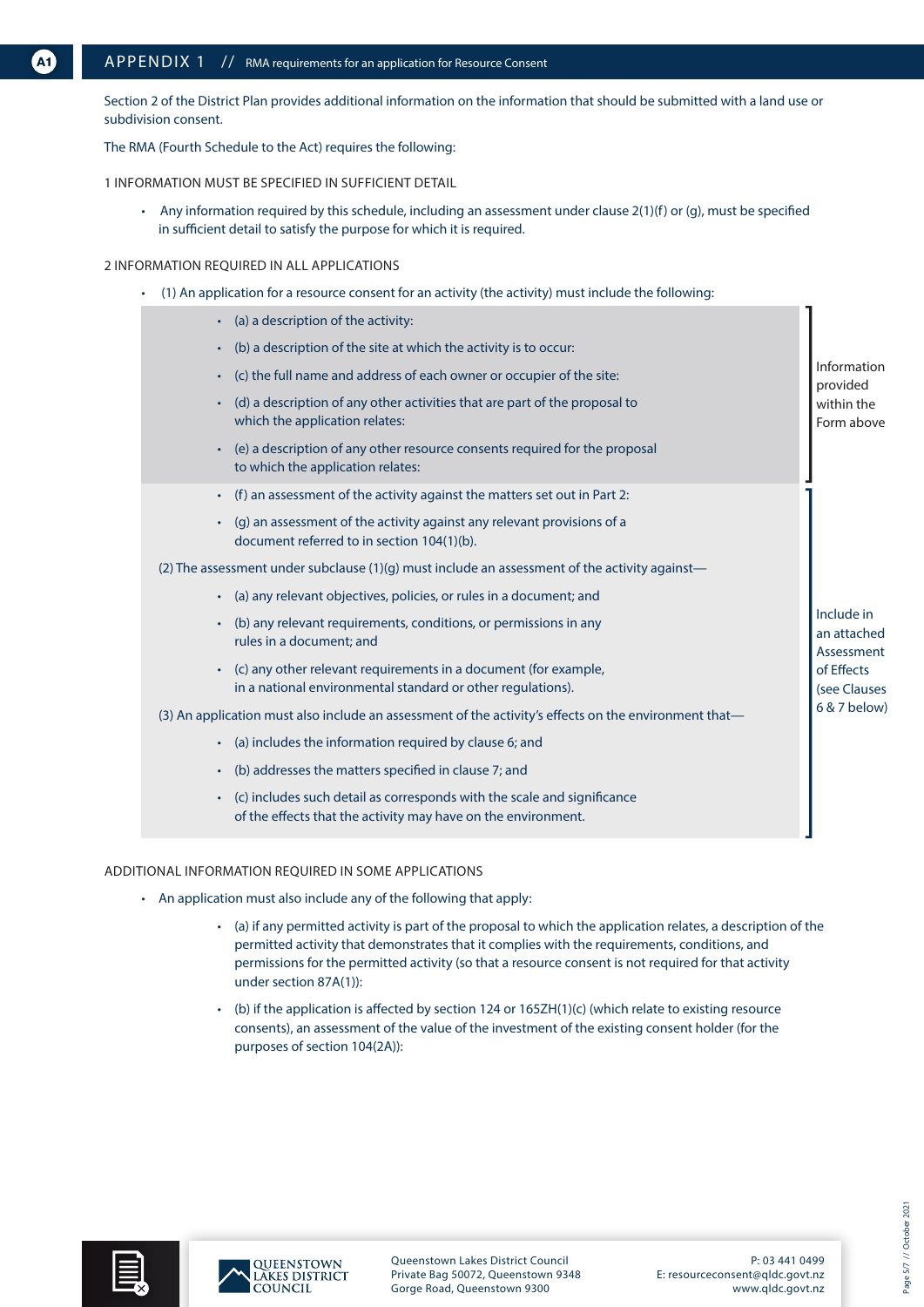### ASSESSMENT OF ENVIRONMENTAL EFFECTS

Clause 6: Information required in assessment of environmental effects

- (1) An assessment of the activity's effects on the environment must include the following information:
	- (a) if it is likely that the activity will result in any significant adverse effect on the environment, a description of any possible alternative locations or methods for undertaking the activity:
	- (b) an assessment of the actual or potential effect on the environment of the activity:
	- (c) if the activity includes the use of hazardous substances and installations, an assessment of any risks to the environment that are likely to arise from such use:
	- (d) if the activity includes the discharge of any contaminant, a description of—
		- (i) the nature of the discharge and the sensitivity of the receiving environment to adverse effects; and
		- (ii) any possible alternative methods of discharge, including discharge into any other receiving environment:
	- (e) a description of the mitigation measures (including safeguards and contingency plans where relevant) to be undertaken to help prevent or reduce the actual or potential effect:
	- (f) identification of the persons affected by the activity, any consultation undertaken, and any response to the views of any person consulted:
	- (g) if the scale and significance of the activity's effects are such that monitoring is required, a description of how and by whom the effects will be monitored if the activity is approved:
	- (h) if the activity will, or is likely to, have adverse effects that are more than minor on the exercise of a protected customary right, a description of possible alternative locations or methods for the exercise of the activity (unless written approval for the activity is given by the protected customary rights group).

(2) A requirement to include information in the assessment of environmental effects is subject to the provisions of any policy statement or plan.

(3) To avoid doubt, subclause (1)(f) obliges an applicant to report as to the persons identified as being affected by the proposal, but does not—

- (a) oblige the applicant to consult any person; or
- (b) create any ground for expecting that the applicant will consult any person.

CLAUSE 7: MATTERS THAT MUST BE ADDRESSED BY ASSESSMENT OF ENVIRONMENTAL EFFECTS

- (1) An assessment of the activity's effects on the environment must address the following matters:
	- (a) any effect on those in the neighbourhood and, where relevant, the wider community, including any social, economic, or cultural effects:
	- (b) any physical effect on the locality, including any landscape and visual effects:
	- (c) any effect on ecosystems, including effects on plants or animals and any physical disturbance of habitats in the vicinity:
	- (d) any effect on natural and physical resources having aesthetic, recreational, scientific, historical, spiritual, or cultural value, or other special value, for present or future generations:
	- (e) any discharge of contaminants into the environment, including any unreasonable emission of noise, and options for the treatment and disposal of contaminants:
	- (f) any risk to the neighbourhood, the wider community, or the environment through natural hazards or the use of hazardous substances or hazardous installations.

(2) The requirement to address a matter in the assessment of environmental effects is subject to the provisions of any policy statement or plan.